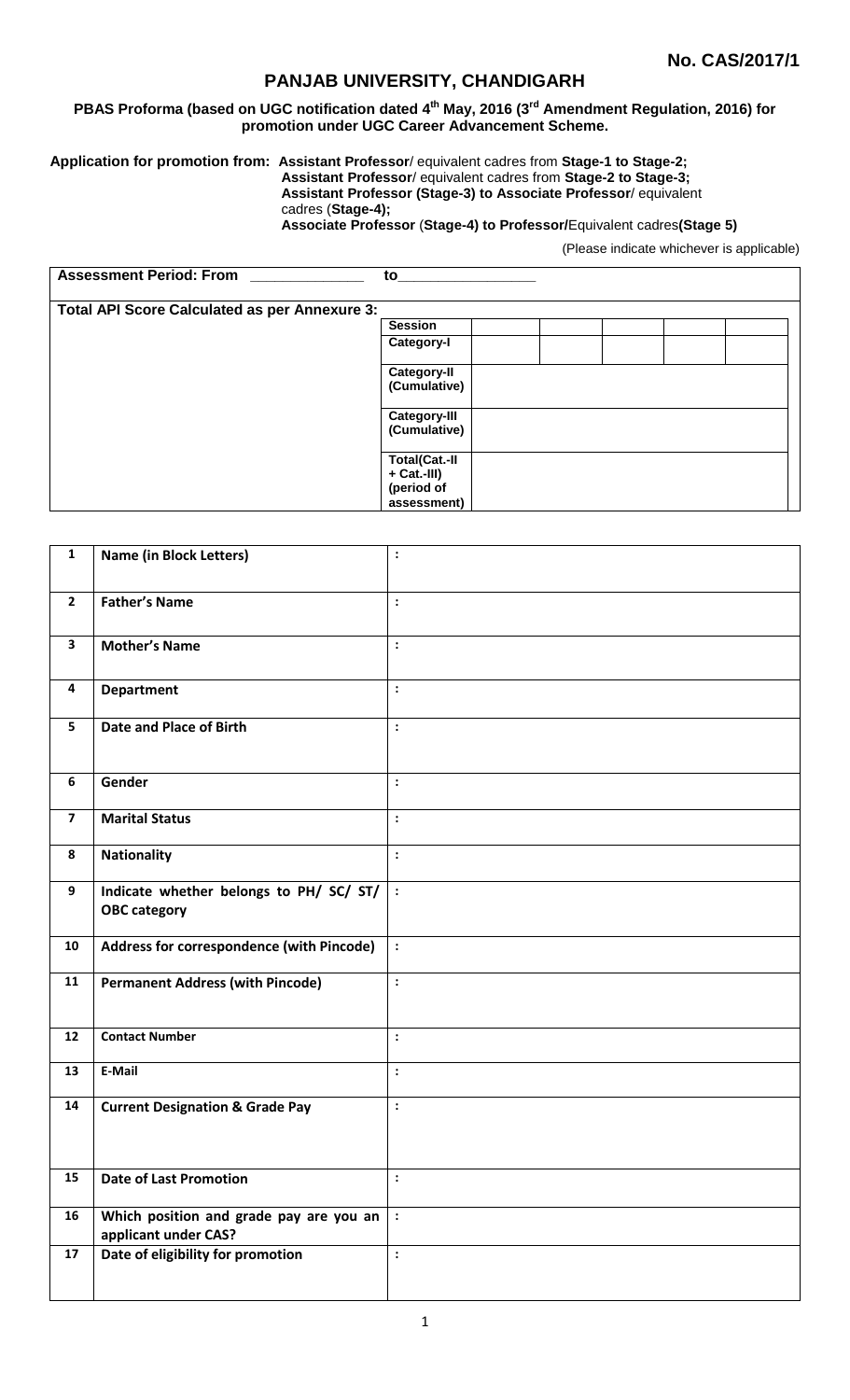## **18. Academic Qualifications (Matric onwards)(Please attach relevant certificates for Academic Qualification):**

| Examination                 | <b>University</b> | Year | % of marks<br>obtained | <b>Division</b> | <b>Distinction</b> |
|-----------------------------|-------------------|------|------------------------|-----------------|--------------------|
| <b>Matric</b>               |                   |      |                        |                 |                    |
| Intermediate (10+2)         |                   |      |                        |                 |                    |
| B.A./B.Sc./B.Com.           |                   |      |                        |                 |                    |
| M.A./M.Sc./M.Com.           |                   |      |                        |                 |                    |
| M.Phil.                     |                   |      |                        |                 |                    |
| Ph.D./D.Phil.               |                   |      |                        |                 |                    |
| D.Sc./D.Litt.               |                   |      |                        |                 |                    |
| <b>Other Exams (if any)</b> |                   |      |                        |                 |                    |

## **19. Record of academic service prior to joining Panjab University (please attach relevant certificates of service experience)**

| Institution | <b>Designation</b> | Essential<br>qualifications for<br>the post at the<br>time of<br>appointment | Nature of<br>appointment<br>(Regular/Fixed<br>term/<br>Temporary/<br>Adhoc) | Nature of<br><b>Duties</b> | Pay-<br><b>Scale</b> | Date of<br>Joining | Date of<br>Leaving | <b>Reasons of</b><br>Leaving |
|-------------|--------------------|------------------------------------------------------------------------------|-----------------------------------------------------------------------------|----------------------------|----------------------|--------------------|--------------------|------------------------------|
|             |                    |                                                                              |                                                                             |                            |                      |                    |                    |                              |
|             |                    |                                                                              |                                                                             |                            |                      |                    |                    |                              |

#### **Please Indicate, whether in previous service (attach certificate from previous employer):**

- a) The essential qualifications of the post held were not lower than the qualifications prescribed by the UGC (Yes/No).
- b) The post is/was in an equivalent grade or of the pre-revised scale of pay (Yes/No).
- c) Whether applied through proper channel.
- d) Whether possess the same minimum qualifications as prescribed by the UGC for appointment to the post.
- e) The post was filled in accordance with the prescribed selection procedure as laid down in the Regulations of University/State Government/Central Government/Concerned Institution, for such appointments.
- f) The previous appointment was not as guest lecture for any duration, or an ad-hoc or in a leave vacancy of less than one year duration. Ad-Hoc or temporary service of more than one year duration can be counted provided that:
	- (i) The period of service was of more than one year duration;
	- (ii) The incumbent was appointed on the recommendation of duly constituted Selection Committee; and
	- (iii) The incumbent was selected to the permanent post in continuation to the ad hoc or temporary service, without any break.
- g) No distinction should be made with reference to the nature of management of the institution where previous service was rendered (private/ local body/ Government), was considered for counting past service under this clause.

| ZU.<br><b>Designation</b> | Record of service in Panjab University<br><b>Essential</b><br>qualifications<br>for the post at<br>the time of<br>appointment | Nature of<br>appointment<br>(Regular/Fixed<br>term/Temporary/<br>Adhoc) | Nature of<br><b>Duties</b> | Pay-Scale | Date of Actual<br>joining | <b>Total period</b><br>Yr. M. Days |
|---------------------------|-------------------------------------------------------------------------------------------------------------------------------|-------------------------------------------------------------------------|----------------------------|-----------|---------------------------|------------------------------------|
|                           |                                                                                                                               |                                                                         |                            |           |                           |                                    |
|                           |                                                                                                                               |                                                                         |                            |           |                           |                                    |
|                           |                                                                                                                               |                                                                         |                            |           |                           |                                    |

## **20 Record of service in Panjab University**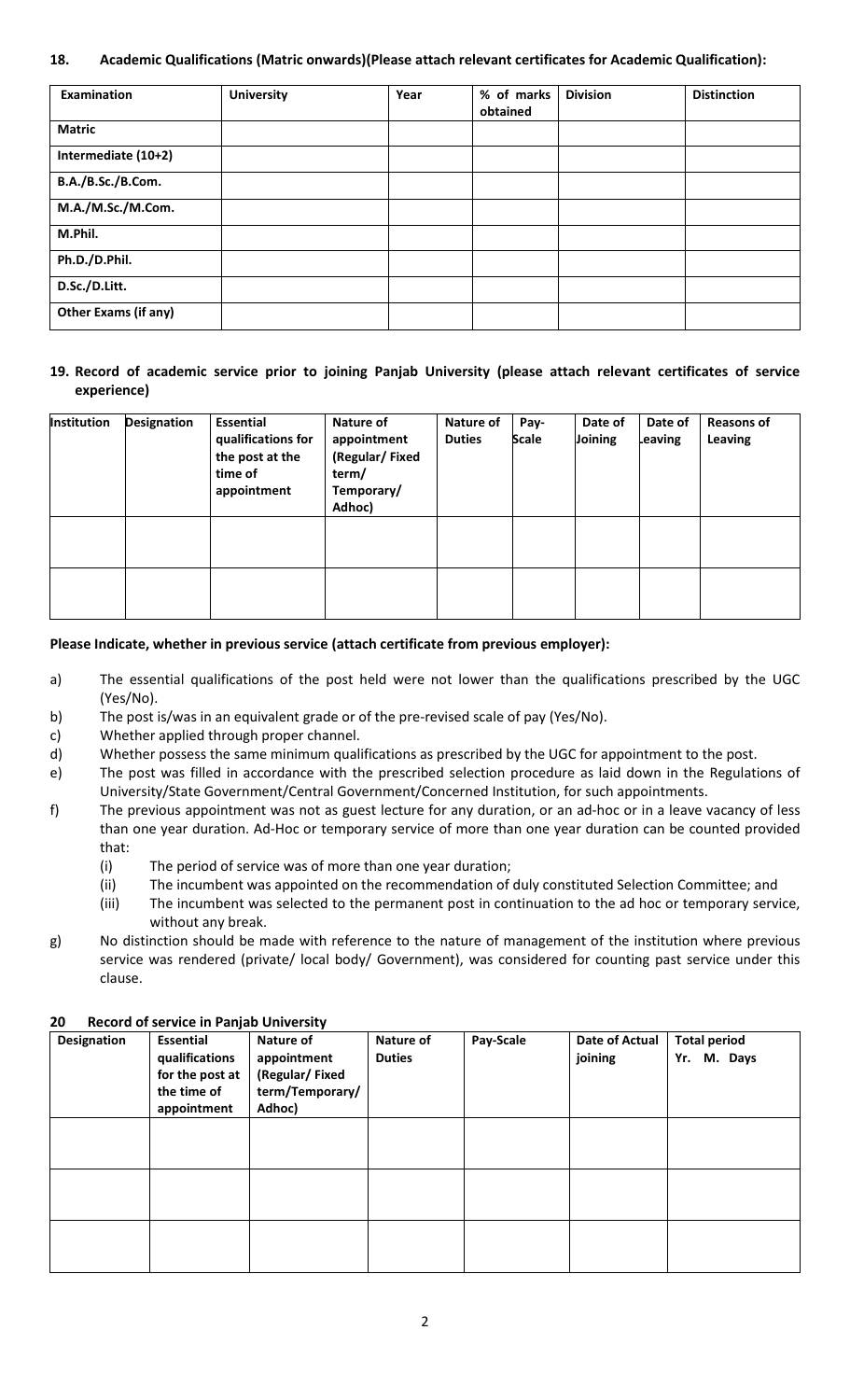| 21. | Research Experience excluding years spent in M.Phil./Ph.D. (in Years) |
|-----|-----------------------------------------------------------------------|
|-----|-----------------------------------------------------------------------|

#### **22. Fields of Specialization under the Subject/Discipline**

- **a)**
- **b)**

# **23. UGC-HRDC/MHRD/Orientation/Refresher Course/Training Course attended:**

| Nature of the Course/s | Place | <b>Duration</b> | <b>Sponsoring Agency</b> |
|------------------------|-------|-----------------|--------------------------|
|                        |       |                 |                          |
|                        |       |                 |                          |
|                        |       |                 |                          |
|                        |       |                 |                          |
|                        |       |                 |                          |
|                        |       |                 |                          |

**(Attach certificates)**

# **24. List of Publication (for the purpose of evaluation in case of promotion for Associate Professor and Professor):**

| Sr.No. | <b>Name of Publication</b> | Name of publisher | Date of publication | <b>Enclosures: Pl. mention</b><br>page number of<br>application form where<br>proof is attached |
|--------|----------------------------|-------------------|---------------------|-------------------------------------------------------------------------------------------------|
| 1.     |                            |                   |                     |                                                                                                 |
| 2.     |                            |                   |                     |                                                                                                 |
| 3.     |                            |                   |                     |                                                                                                 |
| 4.     |                            |                   |                     |                                                                                                 |
| 5.     |                            |                   |                     |                                                                                                 |

# **25. Special contribution, recognition, Achievement or any other relevant information (Attach annexure):**

# **26. FUTURE PLANS**

# **(Please provide a brief resume of your future plans for teaching and research)**

- **i) Teaching:**
- **ii) Research:**

Date\_

 **Signature**

## **COUNTERSIGNED**

 **Chairperson/Head of the Department/Institute**

 **(Office Stamp)**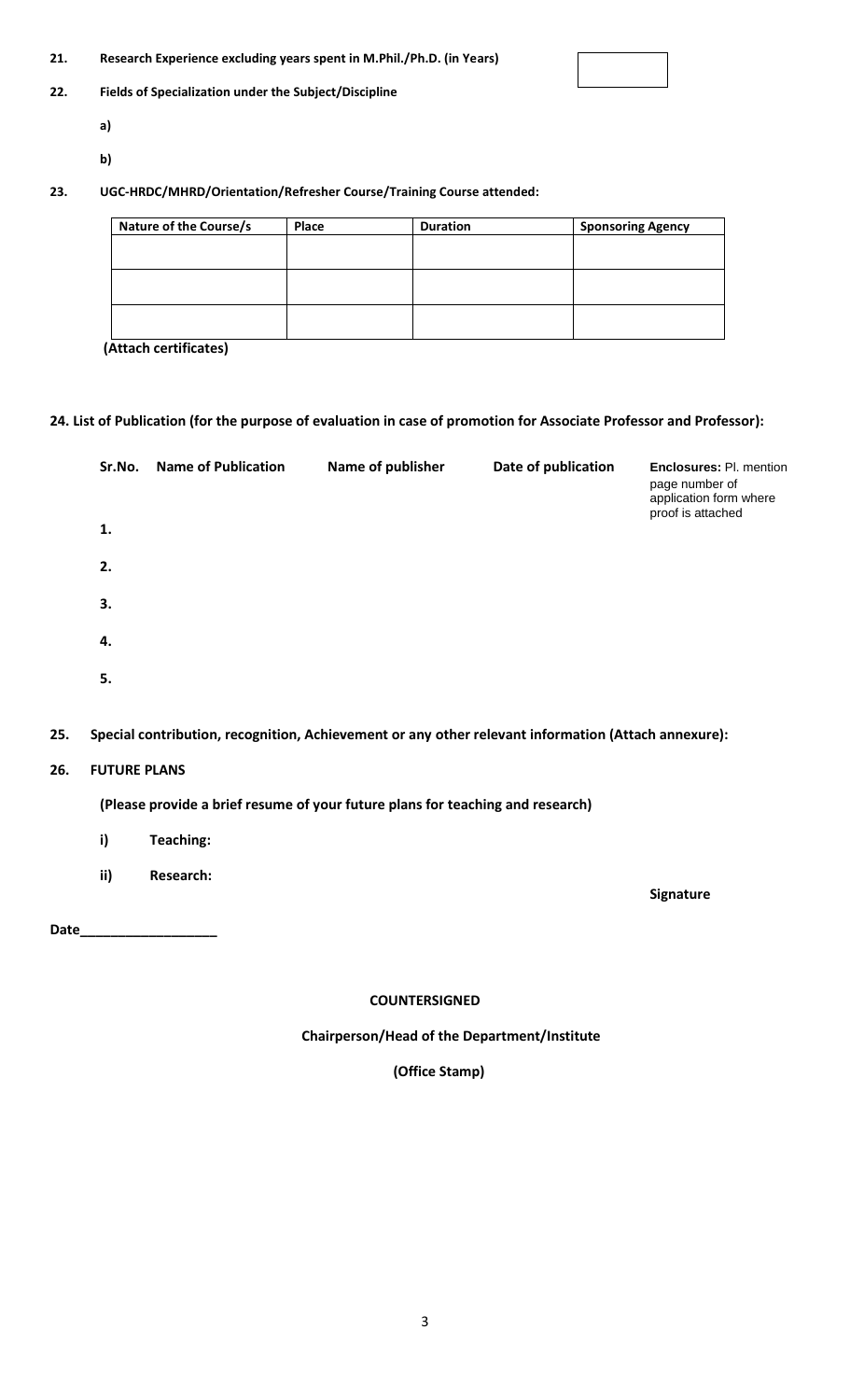# PART-B ACADEMIC PERFORMANCE INDICATORS

# **G.** (A) **Category I: TEACHING, LEARNING AND EVALUATION Related ACTIVITIES –** attach extra sheet, if need be. (For Instructions, please refer to Annexure-I)

| Category   | Nature of activity                                                      | <b>Notes</b>                                              |                                                           |  |  |  | <b>Score</b>                                                      |                                                                   |  |  |  |
|------------|-------------------------------------------------------------------------|-----------------------------------------------------------|-----------------------------------------------------------|--|--|--|-------------------------------------------------------------------|-------------------------------------------------------------------|--|--|--|
|            |                                                                         |                                                           |                                                           |  |  |  |                                                                   |                                                                   |  |  |  |
| Category-I | TEACHING, LEEARNING AND EVALUATION RELATED ACTIVITIES                   |                                                           |                                                           |  |  |  |                                                                   |                                                                   |  |  |  |
| 1          | a. Lecture - classroom<br>teaching (including lectures                  |                                                           | Actual Score (Year wise) to be filled<br>by the Candidate |  |  |  |                                                                   | Final Score (Year wise) verified by<br><b>Screening Committee</b> |  |  |  |
|            | in excess of UGC Norms)                                                 |                                                           |                                                           |  |  |  |                                                                   |                                                                   |  |  |  |
|            | Examinations<br>duties<br>$b_{1}$                                       |                                                           | Actual Score (Year wise) to be filled                     |  |  |  |                                                                   | Final Score (Year wise) verified by                               |  |  |  |
|            | (question paper<br>setting,                                             |                                                           | by the Candidate                                          |  |  |  |                                                                   | <b>Screening Committee</b>                                        |  |  |  |
|            | invigilation, evaluation of                                             |                                                           |                                                           |  |  |  |                                                                   |                                                                   |  |  |  |
|            | answer scripts)<br>as<br>per<br>allotment                               |                                                           |                                                           |  |  |  |                                                                   |                                                                   |  |  |  |
|            | Teaching-<br>Innovative<br>C <sub>1</sub><br>methodologies,<br>learning | Actual Score (Year wise) to be filled<br>by the Candidate |                                                           |  |  |  | Final Score (Year wise) verified by<br><b>Screening Committee</b> |                                                                   |  |  |  |
|            | updating of subject contents/                                           |                                                           |                                                           |  |  |  |                                                                   |                                                                   |  |  |  |
|            | courses etc.                                                            |                                                           |                                                           |  |  |  |                                                                   |                                                                   |  |  |  |
|            | Feedback<br><b>Students</b><br>$d_{-}$                                  |                                                           | Actual Score (Year wise) to be filled                     |  |  |  |                                                                   | Final Score (Year wise) verified by                               |  |  |  |
|            | (Students who have put in                                               |                                                           | by the Candidate                                          |  |  |  |                                                                   | <b>Screening Committee</b>                                        |  |  |  |
|            | atleast 75% attendance per<br>course are eligible to give<br>feedback)  |                                                           |                                                           |  |  |  |                                                                   |                                                                   |  |  |  |
|            | <b>Outside</b><br>classroom<br>interaction with students                |                                                           | Actual Score (Year wise) to be filled<br>by the Candidate |  |  |  |                                                                   | Final Score (Year wise) verified by<br><b>Screening Committee</b> |  |  |  |
|            |                                                                         |                                                           |                                                           |  |  |  |                                                                   |                                                                   |  |  |  |
|            | Sub-total 1                                                             |                                                           |                                                           |  |  |  |                                                                   |                                                                   |  |  |  |
|            |                                                                         | Score= hours/ 10 (max score 100)                          |                                                           |  |  |  |                                                                   |                                                                   |  |  |  |

**80/year: eligible for promotion as Assistant Professor**/ equivalent cadres from **Stage-1 to Stage-2; 80/year: eligible for promotion as Assistant Professor**/ equivalent cadres from **Stage-2 to Stage-3; 75/year: eligible for promotion as Assistant Professor (Stage 3) to Associate Professor**/ equivalent cadres (**Stage-4);**

**70/year: eligible for promotion as Associate Professor (Stage 4) to Professor**/ equivalent cadres (**Stage-5);**

#### **G. (A) Category II: PROFESSIONAL DEVELOPMENT, CO- CURRICULAR AND EXTENSION ACTIVITIES –** attach extra sheet, if need be.

(For Instructions, please refer to Annexure-II)

| Cate<br>gory | Nature of activity                                                                                                                                                                                                                                                      | Actual hours spent per year |  | API score (hours/10)<br>Maximum 15 per year | <b>Final score (Year wise)</b><br>verified by Screening<br><b>Committee</b> |  |  |  |  |
|--------------|-------------------------------------------------------------------------------------------------------------------------------------------------------------------------------------------------------------------------------------------------------------------------|-----------------------------|--|---------------------------------------------|-----------------------------------------------------------------------------|--|--|--|--|
| (a)          | Student related co-<br>Curricular, extension<br>field<br>based<br>and<br>activities.<br>Discipline related<br>i)<br>co-curricular<br>activities<br>(e.g.<br>field work, study<br>student<br>visit,<br>seminar,<br>and<br>other<br>events,<br>career counseling<br>etc.) |                             |  |                                             |                                                                             |  |  |  |  |
|              | Other<br>(ii<br>$CO -$<br>curricular<br>activities (cultural,<br>Sports, NSS, NCC<br>$etc.$ )                                                                                                                                                                           |                             |  |                                             |                                                                             |  |  |  |  |
|              | iii) Extension<br>and<br>dissemination<br>Activities<br>(public/<br>popular<br>lectures/<br>talks/seminars<br>$etc.$ )                                                                                                                                                  |                             |  |                                             |                                                                             |  |  |  |  |
|              | (Maximum<br><b>API</b><br>Score 15/year                                                                                                                                                                                                                                 |                             |  |                                             |                                                                             |  |  |  |  |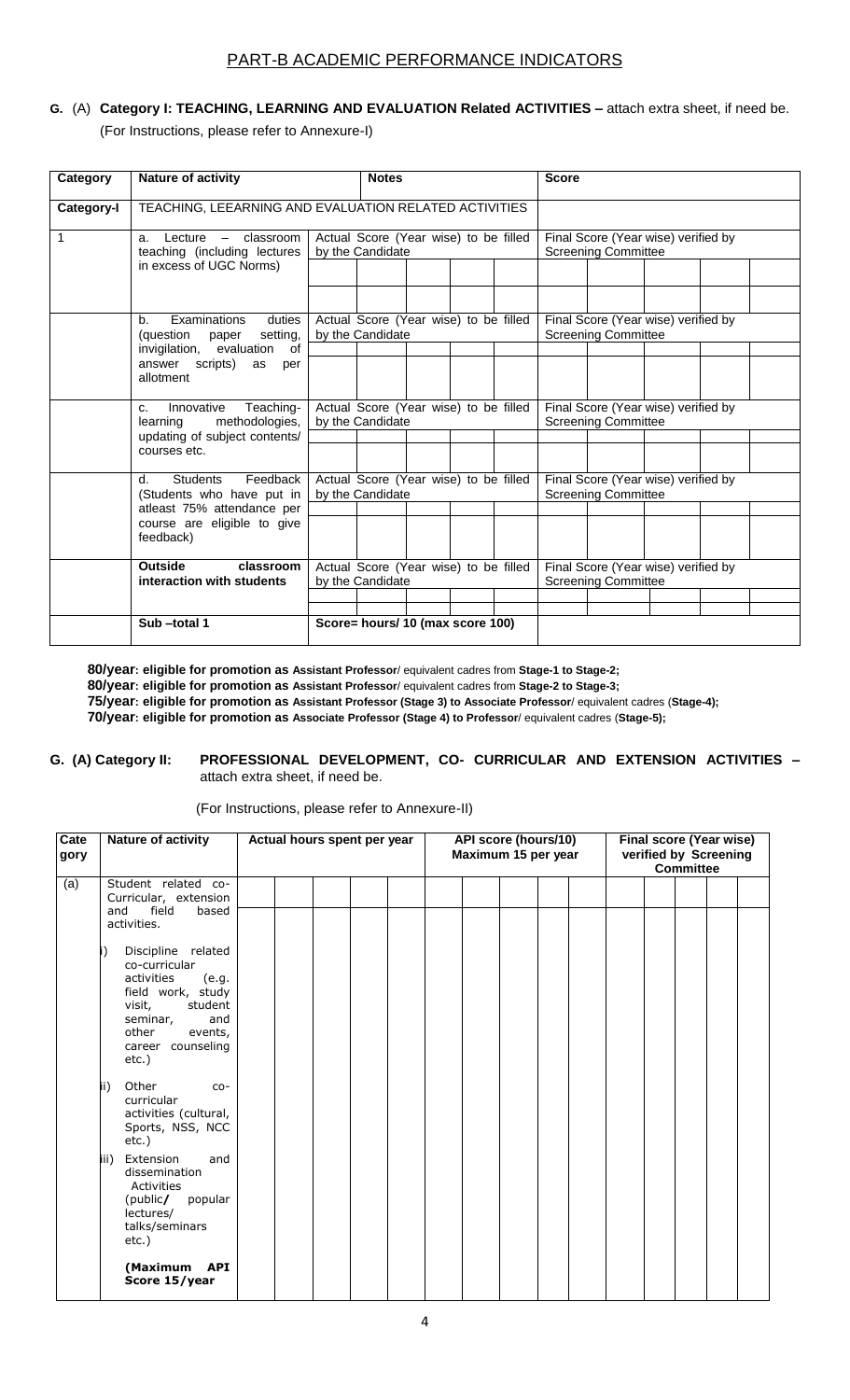| (b) | Contribution<br>to           | API Score claimed (year wise) |                               |  |  | <b>API score (hours/10)</b> |                     |                  |  |            | <b>Final score (Year wise)</b> |  |  |             |           |  |
|-----|------------------------------|-------------------------------|-------------------------------|--|--|-----------------------------|---------------------|------------------|--|------------|--------------------------------|--|--|-------------|-----------|--|
|     | Corporate life<br>and        | by the Candidate              |                               |  |  | Maximum 15 per year         |                     |                  |  |            | verified by Screening          |  |  |             |           |  |
|     | management of the            |                               |                               |  |  |                             |                     |                  |  |            | <b>Committee</b>               |  |  |             |           |  |
|     | department<br>and            |                               |                               |  |  |                             |                     |                  |  |            |                                |  |  |             |           |  |
|     | institution<br>through       |                               |                               |  |  |                             |                     |                  |  |            |                                |  |  |             |           |  |
|     | participation<br>in          |                               |                               |  |  |                             |                     |                  |  |            |                                |  |  |             |           |  |
|     | academic<br>and              |                               |                               |  |  |                             |                     |                  |  |            |                                |  |  |             |           |  |
|     | administrative               |                               |                               |  |  |                             |                     |                  |  |            |                                |  |  |             |           |  |
|     | committee<br>and             |                               |                               |  |  |                             |                     |                  |  |            |                                |  |  |             |           |  |
|     | responsibilities             |                               |                               |  |  |                             |                     |                  |  |            |                                |  |  |             |           |  |
|     | Administrative               |                               |                               |  |  |                             |                     |                  |  |            |                                |  |  |             |           |  |
|     | responsibility               |                               |                               |  |  |                             |                     |                  |  |            |                                |  |  |             |           |  |
|     | (including as Dean/          |                               |                               |  |  |                             |                     |                  |  |            |                                |  |  |             |           |  |
|     | Principal/                   |                               |                               |  |  |                             |                     |                  |  |            |                                |  |  |             |           |  |
|     | Chairperson/                 |                               |                               |  |  |                             |                     |                  |  |            |                                |  |  |             |           |  |
|     | Convener/Teacher-            |                               |                               |  |  |                             |                     |                  |  |            |                                |  |  |             |           |  |
|     | in-Charge /similar           |                               |                               |  |  |                             |                     |                  |  |            |                                |  |  |             |           |  |
|     | other duties that            |                               |                               |  |  |                             |                     |                  |  |            |                                |  |  |             |           |  |
|     | require regular              |                               |                               |  |  |                             |                     |                  |  |            |                                |  |  |             |           |  |
|     | office hours for its         |                               |                               |  |  |                             |                     |                  |  |            |                                |  |  |             |           |  |
|     | discharge)                   |                               |                               |  |  |                             |                     |                  |  |            |                                |  |  |             |           |  |
|     |                              |                               |                               |  |  |                             |                     |                  |  |            |                                |  |  |             |           |  |
|     | Participation in<br>lii)     |                               |                               |  |  |                             |                     |                  |  |            |                                |  |  |             |           |  |
|     | Board of Studies,            |                               |                               |  |  |                             |                     |                  |  |            |                                |  |  |             |           |  |
|     | Academic,                    |                               |                               |  |  |                             |                     |                  |  |            |                                |  |  |             |           |  |
|     | Administrative               |                               |                               |  |  |                             |                     |                  |  |            |                                |  |  |             |           |  |
|     | Committees &                 |                               |                               |  |  |                             |                     |                  |  |            |                                |  |  |             |           |  |
|     | Governing/                   |                               |                               |  |  |                             |                     |                  |  |            |                                |  |  |             |           |  |
|     | Regulatory bodies            |                               |                               |  |  |                             |                     |                  |  |            |                                |  |  |             |           |  |
|     | of Institution of            |                               |                               |  |  |                             |                     |                  |  |            |                                |  |  |             |           |  |
|     | <b>Higher Learning</b>       |                               |                               |  |  |                             |                     |                  |  |            |                                |  |  |             |           |  |
|     |                              |                               |                               |  |  |                             |                     |                  |  |            |                                |  |  |             |           |  |
|     | <b>Maximum API</b>           |                               |                               |  |  |                             |                     |                  |  |            |                                |  |  |             |           |  |
|     | Score=15/year                |                               |                               |  |  |                             |                     |                  |  |            |                                |  |  |             |           |  |
|     |                              |                               | API Score claimed (year wise) |  |  |                             | Maximum 15 per year |                  |  | <b>API</b> | Final score                    |  |  | (Year wise) |           |  |
|     |                              | by the Candidate              |                               |  |  |                             |                     | score (hours/10) |  |            | verified by                    |  |  |             | Screening |  |
|     |                              |                               |                               |  |  |                             |                     |                  |  |            | <b>Committee</b>               |  |  |             |           |  |
| (C) | Professional                 |                               |                               |  |  |                             |                     |                  |  |            |                                |  |  |             |           |  |
|     | Development                  |                               |                               |  |  |                             |                     |                  |  |            |                                |  |  |             |           |  |
|     | activities (such<br>as       |                               |                               |  |  |                             |                     |                  |  |            |                                |  |  |             |           |  |
|     | participation<br>in.         |                               |                               |  |  |                             |                     |                  |  |            |                                |  |  |             |           |  |
|     | Seminars,                    |                               |                               |  |  |                             |                     |                  |  |            |                                |  |  |             |           |  |
|     | conferences,<br>short        |                               |                               |  |  |                             |                     |                  |  |            |                                |  |  |             |           |  |
|     | term training courses,       |                               |                               |  |  |                             |                     |                  |  |            |                                |  |  |             |           |  |
|     | industrial experience,       |                               |                               |  |  |                             |                     |                  |  |            |                                |  |  |             |           |  |
|     | talks,<br>lectures<br>in     |                               |                               |  |  |                             |                     |                  |  |            |                                |  |  |             |           |  |
|     | faculty<br>refresher/        |                               |                               |  |  |                             |                     |                  |  |            |                                |  |  |             |           |  |
|     | development courses,         |                               |                               |  |  |                             |                     |                  |  |            |                                |  |  |             |           |  |
|     | membership<br>of             |                               |                               |  |  |                             |                     |                  |  |            |                                |  |  |             |           |  |
|     | associations,                |                               |                               |  |  |                             |                     |                  |  |            |                                |  |  |             |           |  |
|     | dissemination<br>and         |                               |                               |  |  |                             |                     |                  |  |            |                                |  |  |             |           |  |
|     | general articles and         |                               |                               |  |  |                             |                     |                  |  |            |                                |  |  |             |           |  |
|     | other<br>any                 |                               |                               |  |  |                             |                     |                  |  |            |                                |  |  |             |           |  |
|     | contribution)                |                               |                               |  |  |                             |                     |                  |  |            |                                |  |  |             |           |  |
|     |                              |                               |                               |  |  |                             |                     |                  |  |            |                                |  |  |             |           |  |
|     | <b>API</b><br><b>Maximum</b> |                               |                               |  |  |                             |                     |                  |  |            |                                |  |  |             |           |  |

 **Minimum 50 API score/Assessment period: for promotion under CAS is required in Category-II**

#### **G: (A) CATEGORY-III: RESEARCH AND ACADEMIC CONTRIBUTIONS**

(For Instructions, please refer to Annexure-III)

ASSESSMENT PERIOD W.E.F TO \_\_\_\_\_\_\_\_\_\_\_\_\_\_\_\_\_\_

#### Area of Specialization, if any:

# **III. (A) Research papers published in Journals**

| S.N. | Title with<br>page no. | Name of<br>Journal | Refereed/<br>Reputed | Impact<br>factor | No. of<br>Co-<br>authors | Whether you<br>are the First<br>and Principal/<br>corresponding<br>author/<br>supervisor/<br>mentor OR<br>other Author | <b>Enclosures:</b><br>Pl. mention<br>page<br>number(s)<br>0f<br>application<br>form where<br>proof is<br>attached | <b>API Score</b><br>claimed by<br>the<br>candidate | API score<br>to be<br>given by<br>screening<br>committee |
|------|------------------------|--------------------|----------------------|------------------|--------------------------|------------------------------------------------------------------------------------------------------------------------|-------------------------------------------------------------------------------------------------------------------|----------------------------------------------------|----------------------------------------------------------|
|      |                        |                    |                      |                  |                          |                                                                                                                        |                                                                                                                   |                                                    |                                                          |
|      |                        |                    |                      |                  |                          |                                                                                                                        |                                                                                                                   |                                                    |                                                          |
|      |                        |                    |                      |                  |                          |                                                                                                                        |                                                                                                                   |                                                    |                                                          |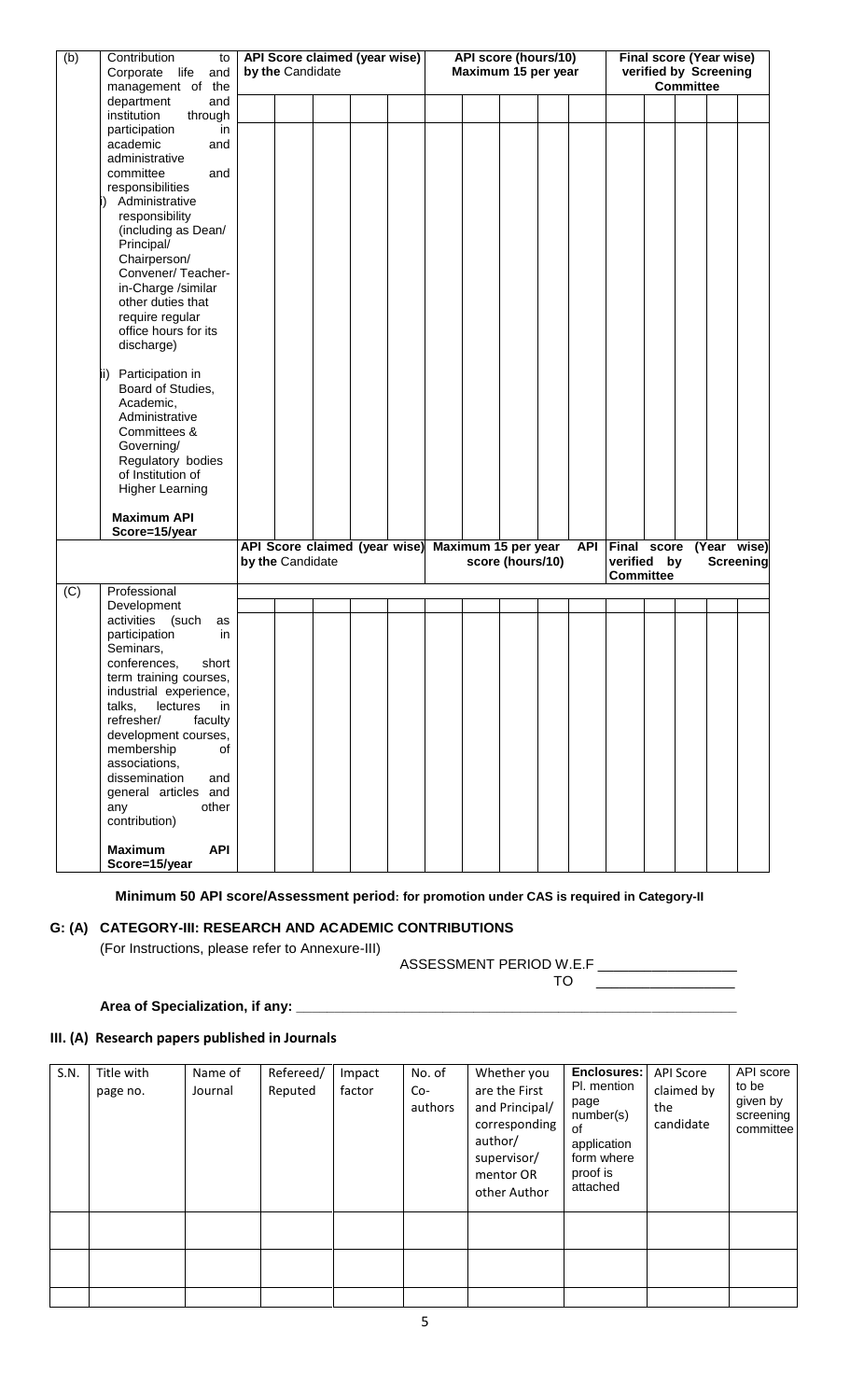|  |  | <b>Total API Score</b> |  |  |  |  |
|--|--|------------------------|--|--|--|--|

# **III. B Publications other than journal articles (Book, chapters in books)**

| S.N. | Title with page<br>no. | Book Title &<br>publisher | ISSN/<br><b>ISBN</b><br>No. | Internati<br>onal/<br>National/<br>Local<br>Publisher | No. of Co-<br>authors | mention page<br>authors<br>and Date of<br>publication application form<br>where proof is<br>attached | Enclosures: Pl. API Score claimed<br>by candidate | API score to be<br>given by<br>screening<br>committee |
|------|------------------------|---------------------------|-----------------------------|-------------------------------------------------------|-----------------------|------------------------------------------------------------------------------------------------------|---------------------------------------------------|-------------------------------------------------------|
|      |                        |                           |                             |                                                       |                       |                                                                                                      |                                                   |                                                       |
|      |                        |                           |                             |                                                       |                       |                                                                                                      |                                                   |                                                       |
|      |                        |                           |                             |                                                       |                       |                                                                                                      |                                                   |                                                       |
|      |                        |                           |                             |                                                       |                       |                                                                                                      |                                                   |                                                       |
|      |                        |                           |                             |                                                       |                       |                                                                                                      |                                                   |                                                       |
|      |                        |                           |                             |                                                       |                       |                                                                                                      |                                                   |                                                       |
|      |                        |                           |                             |                                                       |                       |                                                                                                      |                                                   |                                                       |
|      |                        |                           |                             | <b>Total API score</b>                                |                       |                                                                                                      |                                                   |                                                       |

# **III(C) Research Projects**

# **III. C (i) Sponsored Projects**

| S.N. | Title | Agency | Period      |    | Grant/<br>Amount<br>Mobilized<br>(Rs Lakhs) | Enclosures: Pl.<br>mention page<br>number(s) of<br>application form<br>where proof is<br>attached | <b>API Score</b><br>claimed by<br>candidate | API score to be<br>given by<br>screening<br>committee |
|------|-------|--------|-------------|----|---------------------------------------------|---------------------------------------------------------------------------------------------------|---------------------------------------------|-------------------------------------------------------|
|      |       |        | From        | To |                                             |                                                                                                   |                                             |                                                       |
|      |       |        |             |    |                                             |                                                                                                   |                                             |                                                       |
|      |       |        |             |    |                                             |                                                                                                   |                                             |                                                       |
|      |       |        |             |    |                                             |                                                                                                   |                                             |                                                       |
|      |       |        |             |    |                                             |                                                                                                   |                                             |                                                       |
|      |       |        |             |    |                                             |                                                                                                   |                                             |                                                       |
|      |       |        |             |    |                                             |                                                                                                   |                                             |                                                       |
|      |       |        | Total score |    |                                             |                                                                                                   |                                             |                                                       |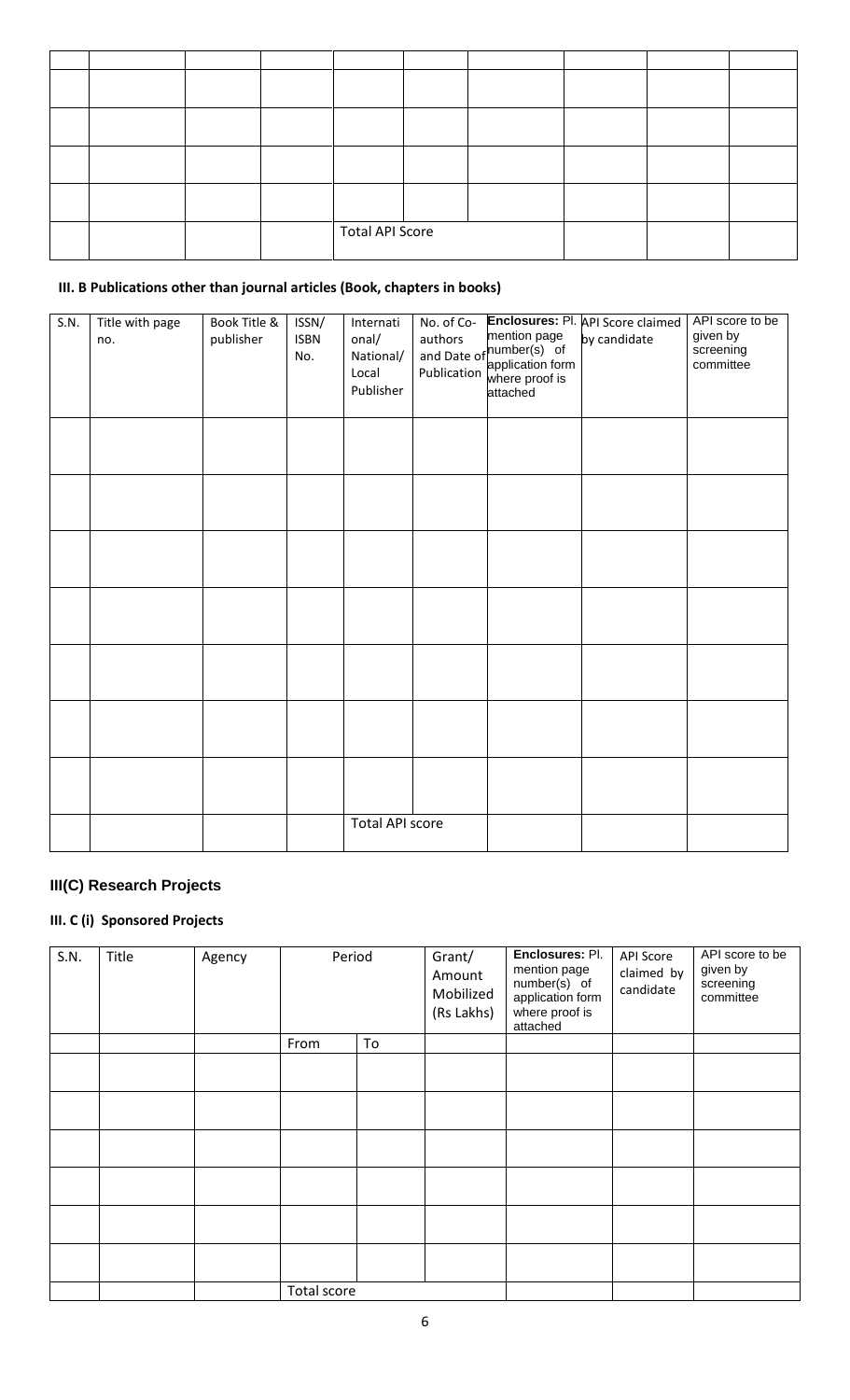# **III. C (ii) Consultancy Projects**

| S.N. | Title | Agency | Period |    | Grant/<br>Amount<br>Mobilized<br>(Rs. Lakhs) | Whether<br>Policy<br><b>Documents</b><br>/ Patent as<br>outcome | Enclosures: Pl.<br>mention page<br>number(s) of<br>application form<br>where proof is<br>attached | <b>API Score</b><br>claimed by<br>candidate | API score to<br>be given by<br>screening<br>committee |
|------|-------|--------|--------|----|----------------------------------------------|-----------------------------------------------------------------|---------------------------------------------------------------------------------------------------|---------------------------------------------|-------------------------------------------------------|
|      |       |        | From   | To |                                              |                                                                 |                                                                                                   |                                             |                                                       |
|      |       |        |        |    |                                              |                                                                 |                                                                                                   |                                             |                                                       |
|      |       |        |        |    |                                              |                                                                 |                                                                                                   |                                             |                                                       |
|      |       |        |        |    |                                              |                                                                 |                                                                                                   |                                             |                                                       |
|      |       |        |        |    |                                              |                                                                 |                                                                                                   |                                             |                                                       |
|      |       |        |        |    |                                              |                                                                 |                                                                                                   |                                             |                                                       |
|      |       |        |        |    |                                              |                                                                 |                                                                                                   |                                             |                                                       |
|      |       |        |        |    | Total score                                  |                                                                 |                                                                                                   |                                             |                                                       |

# **III. C (iii) Projects outcome /outputs**

| S.N. | Project Output/<br>Outcome | Agency | International/<br>National /State/<br>Local bodies | Enclosures: Pl. mention<br>page number(s) of<br>application form where<br>proof is attached | <b>API Score claimed</b><br>by candidate | API score to be<br>given by screening<br>committee |
|------|----------------------------|--------|----------------------------------------------------|---------------------------------------------------------------------------------------------|------------------------------------------|----------------------------------------------------|
|      |                            |        |                                                    |                                                                                             |                                          |                                                    |
|      |                            |        |                                                    |                                                                                             |                                          |                                                    |
|      |                            |        |                                                    |                                                                                             |                                          |                                                    |
|      |                            |        |                                                    |                                                                                             |                                          |                                                    |
|      |                            |        |                                                    |                                                                                             |                                          |                                                    |
|      |                            |        |                                                    |                                                                                             |                                          |                                                    |
|      |                            |        | <b>Total Score</b>                                 |                                                                                             |                                          |                                                    |

**Total API scores in Table III (C) (I , II & III) =**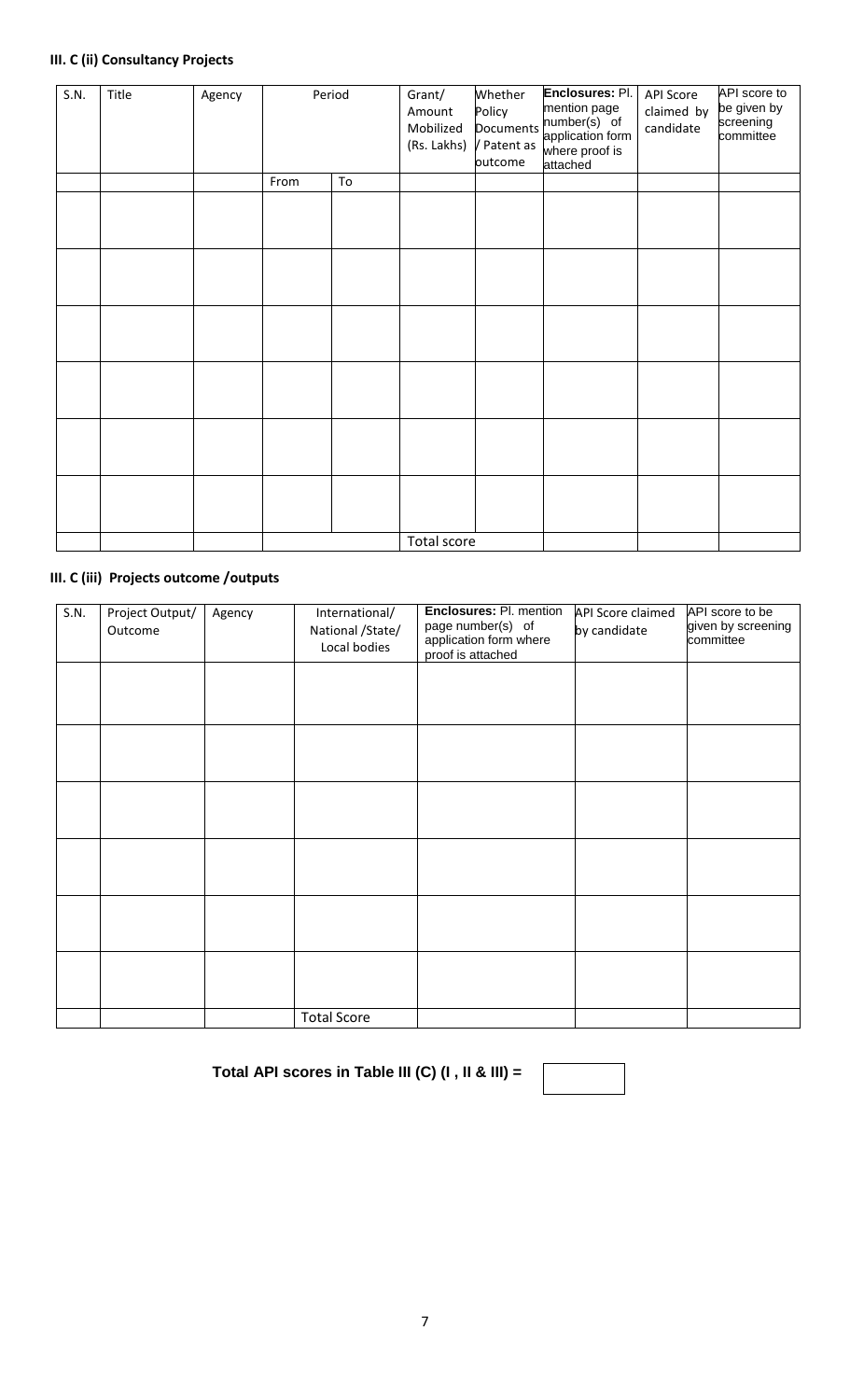#### **III. (D) Research Guidance**

III (D) (i)

| S.N.    | Number<br>Enrolled | Degree<br>Awarded | Enclosures: Pl. mention page<br>number(s) of application form<br>where proof is attached | API Score claimed by API score to be given<br>candidate | by screening<br>committee |
|---------|--------------------|-------------------|------------------------------------------------------------------------------------------|---------------------------------------------------------|---------------------------|
| M. Phil |                    |                   |                                                                                          |                                                         |                           |

#### III (D) (ii)

| S.N. | Number<br>Enrolled | Thesis<br>submitted | Degree Awarded | <b>Enclosures: Pl.</b><br>mention page<br>number(s) of<br>application form where<br>proof is attached | API Score<br>claimed by<br>candidate | API score to be<br>given by screening<br>committee |
|------|--------------------|---------------------|----------------|-------------------------------------------------------------------------------------------------------|--------------------------------------|----------------------------------------------------|
| Ph.D |                    |                     |                |                                                                                                       |                                      |                                                    |

## **Total API scores in Table III (D(i+ii)) = \_\_\_\_\_\_\_**

#### III.(E) **Fellowships, awards and Invited lectures delivered in conferences /seminars**

| S.N.       | <b>Title</b>                                                                                                                                  |                                                          | Enclosures: PI.<br>mention page<br>number(s) of<br>application form<br>where proof is<br>attached | <b>API Score</b><br>claimed by<br>candidate | <b>API score to</b><br>be given by<br>screening<br>committee |  |  |  |  |  |
|------------|-----------------------------------------------------------------------------------------------------------------------------------------------|----------------------------------------------------------|---------------------------------------------------------------------------------------------------|---------------------------------------------|--------------------------------------------------------------|--|--|--|--|--|
| III(E)(i)  |                                                                                                                                               | International Award/Fellowship                           |                                                                                                   |                                             |                                                              |  |  |  |  |  |
|            |                                                                                                                                               | National Award/Fellowship                                |                                                                                                   |                                             |                                                              |  |  |  |  |  |
|            |                                                                                                                                               | State / University Level Award                           |                                                                                                   |                                             |                                                              |  |  |  |  |  |
| III(E)(ii) | Invited Lecturers/ papers                                                                                                                     | International                                            |                                                                                                   |                                             |                                                              |  |  |  |  |  |
|            |                                                                                                                                               | National Level                                           |                                                                                                   |                                             |                                                              |  |  |  |  |  |
|            |                                                                                                                                               | State/ University Level                                  |                                                                                                   |                                             |                                                              |  |  |  |  |  |
|            | The Score under this sub-category shall be restricted to 20% of the minimum fixed for category III for any assessment period.<br>For Example: |                                                          |                                                                                                   |                                             |                                                              |  |  |  |  |  |
|            | Stage 2 to 3: 20% of 50 = 10 per Assessment Period                                                                                            | Stage 1 to Stage 2: 20% of 20 = 04 per Assessment Period |                                                                                                   |                                             |                                                              |  |  |  |  |  |
|            |                                                                                                                                               |                                                          |                                                                                                   |                                             |                                                              |  |  |  |  |  |
|            |                                                                                                                                               | Stage 3 to 4: 20% of 75 = 15 per Assessment Period       |                                                                                                   |                                             |                                                              |  |  |  |  |  |
|            |                                                                                                                                               | Stage 4 to 5: 20% of 100 = 20 per Assessment Period      |                                                                                                   |                                             |                                                              |  |  |  |  |  |
|            |                                                                                                                                               | Stage 5 to 6: 20% of 400 = 80 per Assessment Period      |                                                                                                   |                                             |                                                              |  |  |  |  |  |

#### **III (F)** Development of E-Learning delivery process/ material

| S.N. | Title | <b>Enclosures: Pl.</b><br>mention page<br>number(s) of<br>application form<br>where proof is<br>attached | <b>API Score</b><br>claimed by<br>candidate | <b>API</b> score to be<br>given by<br>screening<br>committee |
|------|-------|----------------------------------------------------------------------------------------------------------|---------------------------------------------|--------------------------------------------------------------|
|      |       |                                                                                                          |                                             |                                                              |
|      |       |                                                                                                          |                                             |                                                              |
|      |       |                                                                                                          |                                             |                                                              |

#### **Minimum API score required in category III:**

20/Assessment period: eligible for promotion as Assistant Professor/ equivalent cadres from Stage-1 to Stage-2; 50/Assessment period: eligible for promotion as Assistant Professor/ equivalent cadres from Stage-2 to Stage-3; 75/Assessment period: eligible for promotion as Assistant Professor (Stage 3) to Associate Professor/ equivalent cadres (Stage-4);

100/Assessment period: eligible for promotion as Associate Professor (Stage 4) to Professor/ equivalent cadres (Stage-5);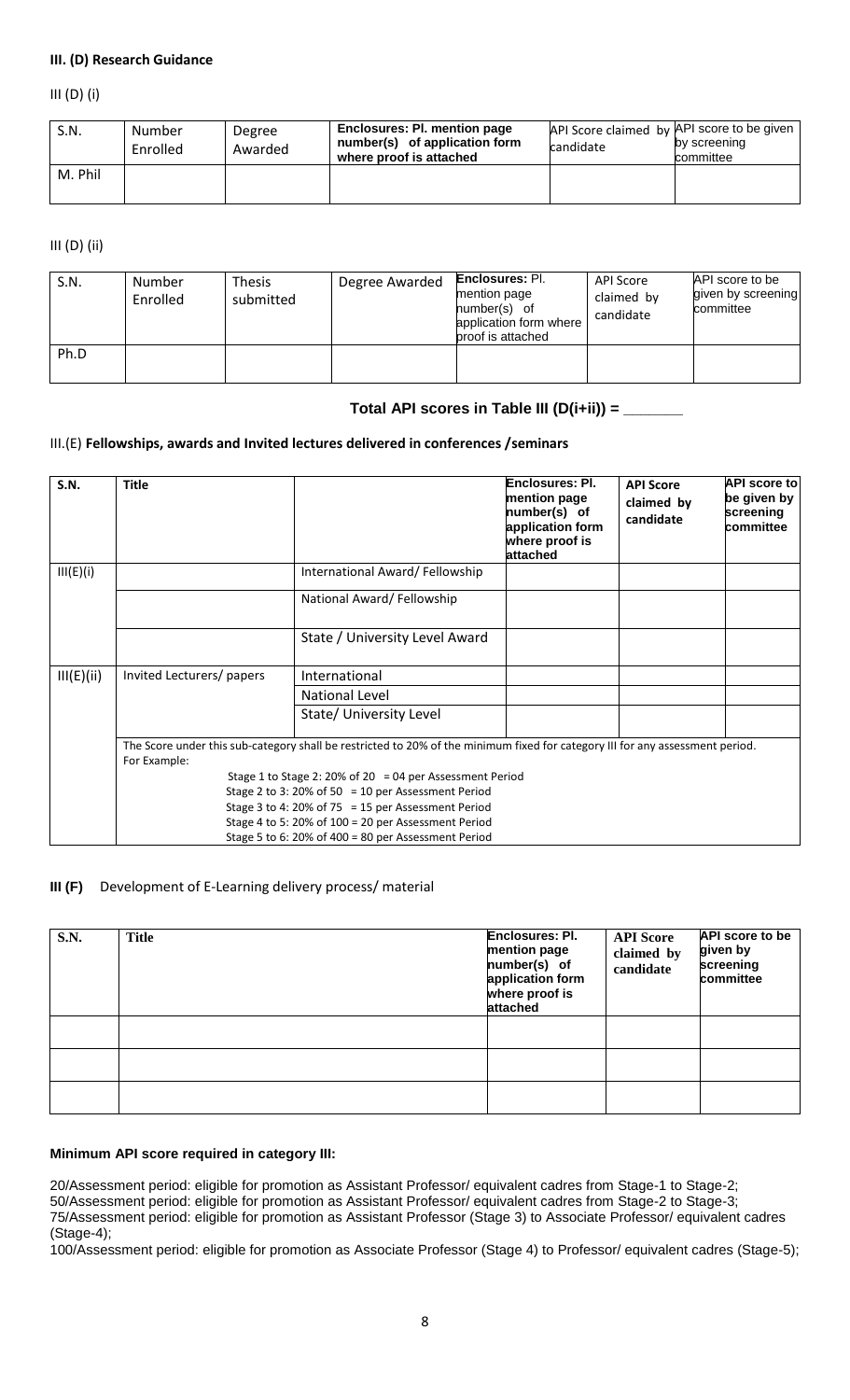#### **Minimum total API score under category II & III (combined)**

90/Assessment period: eligible for promotion as Assistant Professor/ equivalent cadres from Stage-1 to Stage-2; 120/Assessment period: eligible for promotion as Assistant Professor/ equivalent cadres from Stage-2 to Stage-3; 150/Assessment period: eligible for promotion as Assistant Professor (Stage 3) to Associate Professor/ equivalent cadres (Stage-4);

180/Assessment period: eligible for promotion as Associate Professor (Stage 4) to Professor/ equivalent cadres (Stage-5);

#### **NOTE:**

**The period of active service spent on pursuing research degree i.e. for acquiring Ph.D degree simultaneously without taking any kind of leave, will be counted as teaching, experience for the purpose of direct recruitment/promotion to the post of Associate Professor and above.**

| <b>Summary of API Score</b>                                                                                   |                                       |  |           |  |                                                     |  |  |           |  |  |
|---------------------------------------------------------------------------------------------------------------|---------------------------------------|--|-----------|--|-----------------------------------------------------|--|--|-----------|--|--|
|                                                                                                               | <b>Score Claimed by the Candidate</b> |  |           |  | <b>Score Verified by the Screening</b><br>Committee |  |  |           |  |  |
|                                                                                                               |                                       |  | Year Wise |  |                                                     |  |  | Year wise |  |  |
| API Score during the assessment                                                                               |                                       |  |           |  |                                                     |  |  |           |  |  |
| period in category I                                                                                          |                                       |  |           |  |                                                     |  |  |           |  |  |
| <b>Cumulative API Score during the</b><br>assessment period in category II                                    |                                       |  |           |  |                                                     |  |  |           |  |  |
| <b>Cumulative API Score during the</b><br>assessment period in category III                                   |                                       |  |           |  |                                                     |  |  |           |  |  |
| <b>Cumulative Total API Score during</b><br>the<br>period<br>in<br>Assessment<br>Category II & III (combined) |                                       |  |           |  |                                                     |  |  |           |  |  |

| <b>Remarks by the Screening</b><br><b>Committee</b> | <b>Eligible</b> | Not eligible | Date of eligibility to be<br>mentioned as per norms |
|-----------------------------------------------------|-----------------|--------------|-----------------------------------------------------|
|                                                     |                 |              |                                                     |
|                                                     |                 |              |                                                     |
|                                                     |                 |              |                                                     |

Certified that information given above is true and correct to the best of my knowledge and I shall be responsible for any misrepresentation of the facts.

 **Signature**

**Date\_\_\_\_\_\_\_\_\_**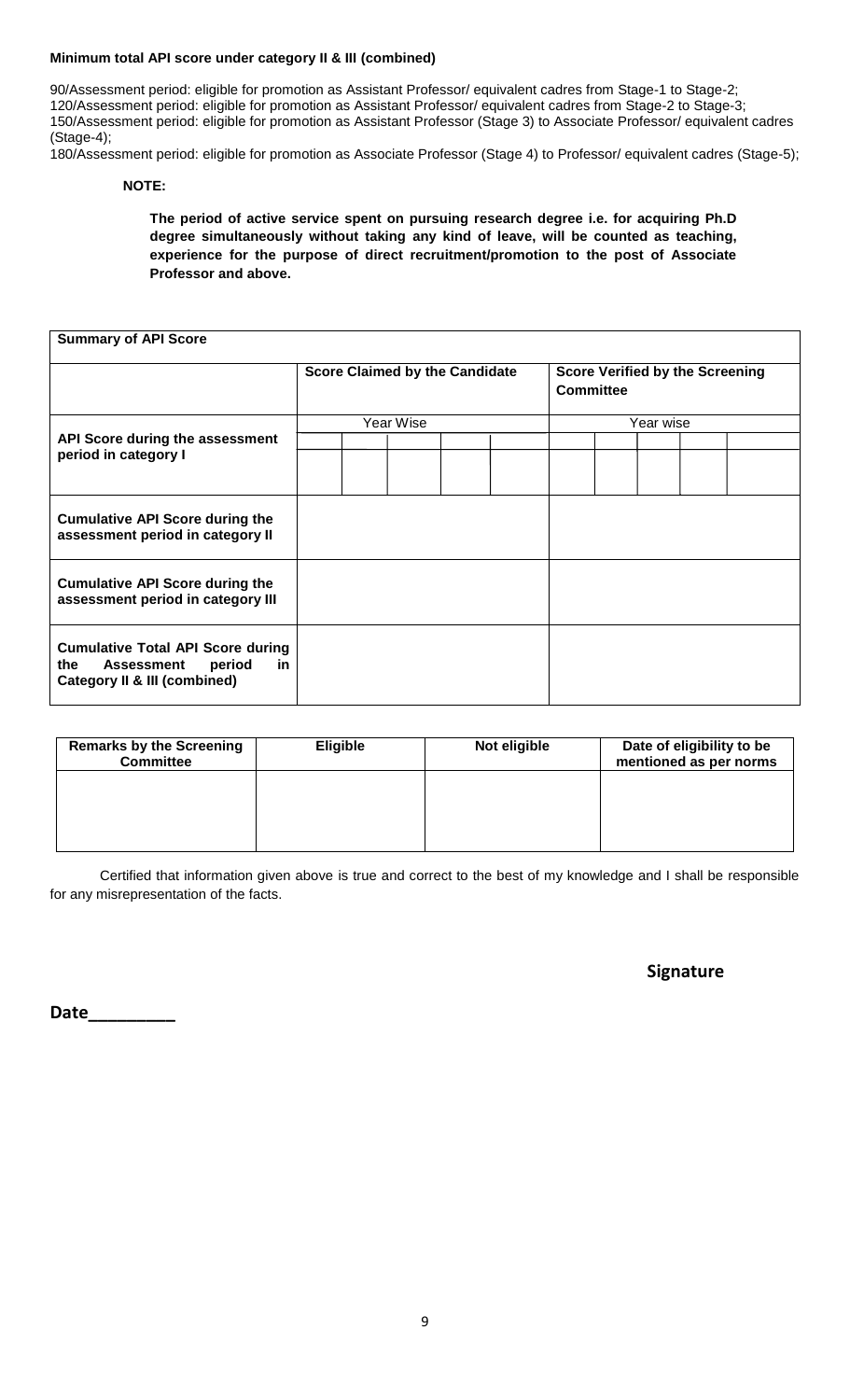| Category-I: | <b>Teaching, Learning and Evaluation Related Activities</b> |
|-------------|-------------------------------------------------------------|
|-------------|-------------------------------------------------------------|

| Category-<br>I                                                                                                                      | Nature of Activity                                                                                                                                                            | Assistant<br>Professor |                                                                  | Associate Professor |                                                                                                                    | Professor    |                                                            |
|-------------------------------------------------------------------------------------------------------------------------------------|-------------------------------------------------------------------------------------------------------------------------------------------------------------------------------|------------------------|------------------------------------------------------------------|---------------------|--------------------------------------------------------------------------------------------------------------------|--------------|------------------------------------------------------------|
|                                                                                                                                     |                                                                                                                                                                               | Max<br>score           | Actual score                                                     | Max<br>score        | Actual<br>score                                                                                                    | Max<br>score | Actual<br>score                                            |
|                                                                                                                                     | a. lecture - classroom<br>teaching<br>(including<br>lectures in excess of<br><b>UGC Norms)</b>                                                                                | 60                     | Actual<br>hours<br>spent<br>per<br>academic year<br>$\div$ 10    | 50                  | Actual<br>hours<br>spent<br>per<br>academic<br>year $\div$ 10                                                      | 45           | Actual hours<br>spent<br>per<br>academic<br>year $\div$ 10 |
|                                                                                                                                     | Examination<br>b.<br>duties<br>(question<br>setting,<br>paper<br>Invigilation,<br>evaluation<br>of<br>answer scripts)<br>as<br>per allotment                                  | 20                     | Actual<br>hours<br>spent<br>per<br>academic year<br>$\div$ 10    | 15                  | Actual<br>hours<br>spent<br>per<br>academic<br>year $\div$ 10                                                      | 10           | Actual hours<br>spent<br>per<br>academic<br>year $\div$ 10 |
|                                                                                                                                     | It is recommended that following norms be used for giving score<br>under category-I, (b):<br>1. Question paper setting :<br>2. Invigilation duties<br>3. Evaluation of answer |                        | 20<br>÷<br>30                                                    |                     | 10 Hours per paper.<br>Actual Hours used.<br>Minutes per answer<br>script for Under-Graduate<br>Minutes per answer |              | script<br>script                                           |
| script for Post-Graduate<br>4. Evaluation of Ph.D. Thesis:<br>40 Hours<br>5. Conduct of Viva Voce for :<br>15 Hours<br>M.Phil/ Ph.D |                                                                                                                                                                               |                        |                                                                  |                     |                                                                                                                    |              |                                                            |
|                                                                                                                                     | c. Innovative teaching<br>- learning methodo-<br>logies, updating of<br>subject<br>contents/<br>courses etc.                                                                  | 10                     | hours 15<br>Actual<br>spent<br>per<br>academic year<br>$\div$ 10 |                     | Actual<br>hours 15<br>spent<br>per<br>academic year<br>$\div$ 10                                                   |              | Actual hours<br>spent<br>per<br>academic<br>year $\div$ 10 |
|                                                                                                                                     | It is recommended that the teacher will justify the marks of<br>innovative teaching, duly verified by the Chairperson of the Department/<br>Head of the Institution.          |                        |                                                                  |                     |                                                                                                                    |              |                                                            |

| (Students who have put                                                                  | Outstanding-10<br>Outstanding-10 |
|-----------------------------------------------------------------------------------------|----------------------------------|
| 75%<br>in<br>atleast<br>10<br>Very Good-8<br>10 Very Good-8<br>attendance per<br>course | 10<br>Very Good-8                |
| are eligible to<br>give<br>Good $-6$<br>Good $-6$<br>feedback)                          | Good $-6$                        |
| Average $-4$<br>Average $-4$                                                            | Average $-4$                     |
| Below average - 0<br>Below average - 0                                                  | Below average - 0                |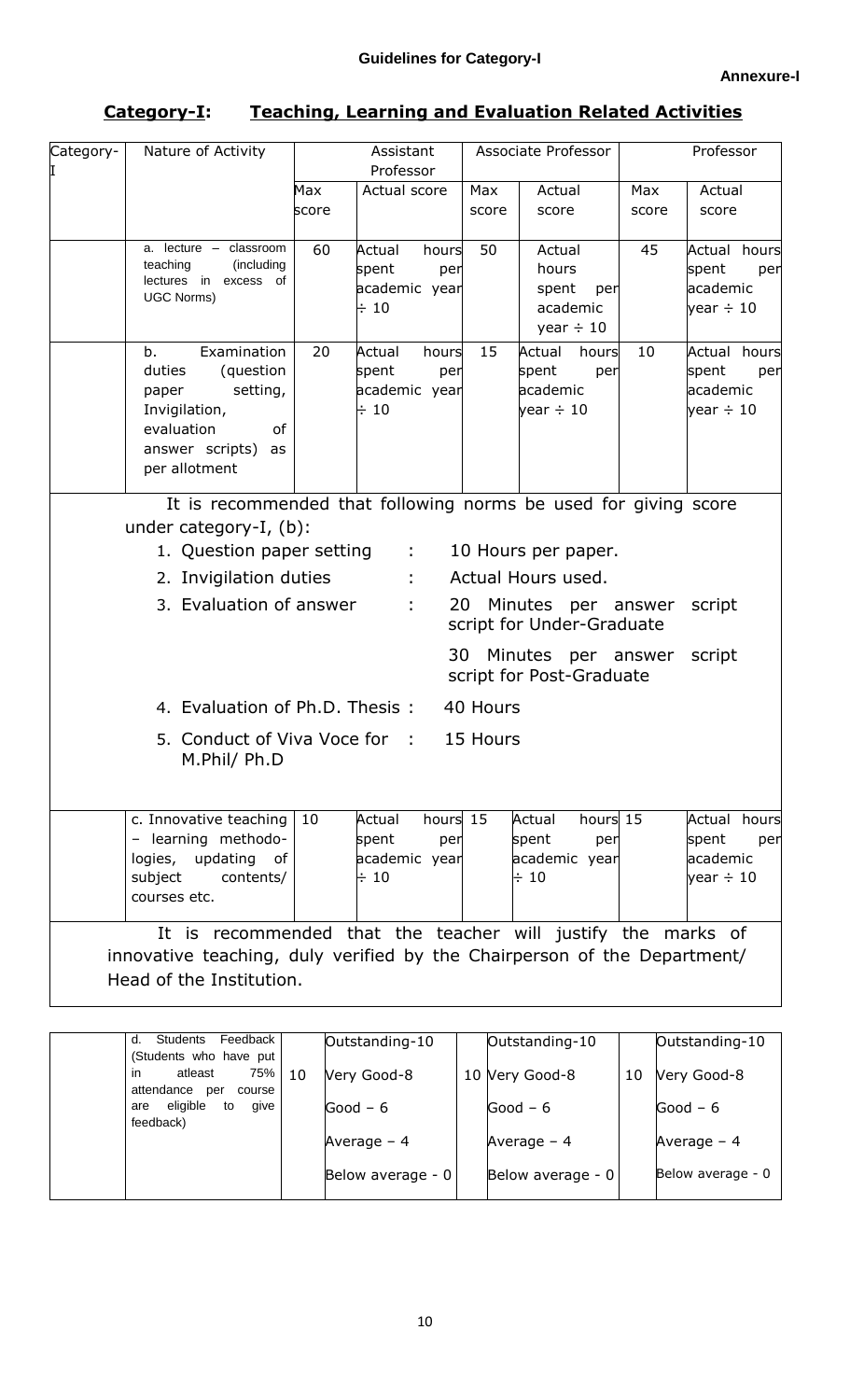# \*Note:

- 1. 18/16/14 hours per week include the Lectures/ Practicals /Project Supervision. Two hours of Practicals /project supervision be treated as equivalent to one hour of lecture. Those teachers who supervise the research of five or more Ph.D. students at a time may be allowed a reduction of Two hours per week in direct teaching hours.
- 2. 6 hours per week include the hours spent on tutorials, remedial classes, seminars, administrative responsibilities, innovation and updating of course content.
- 3. Hours spent on examination duties such as invigilation, question paper setting, valuation of answer scripts and tabulation of results are over and above the prescribed direct teaching hours and are an integral part of overall teaching work load of 40 hours per week.
- 4. Lectures allocation to add up to the UGC norm for particular category of teacher. University may prescribe minimum cut-off, say 75%, below which no scores may be assigned in these sub-categories.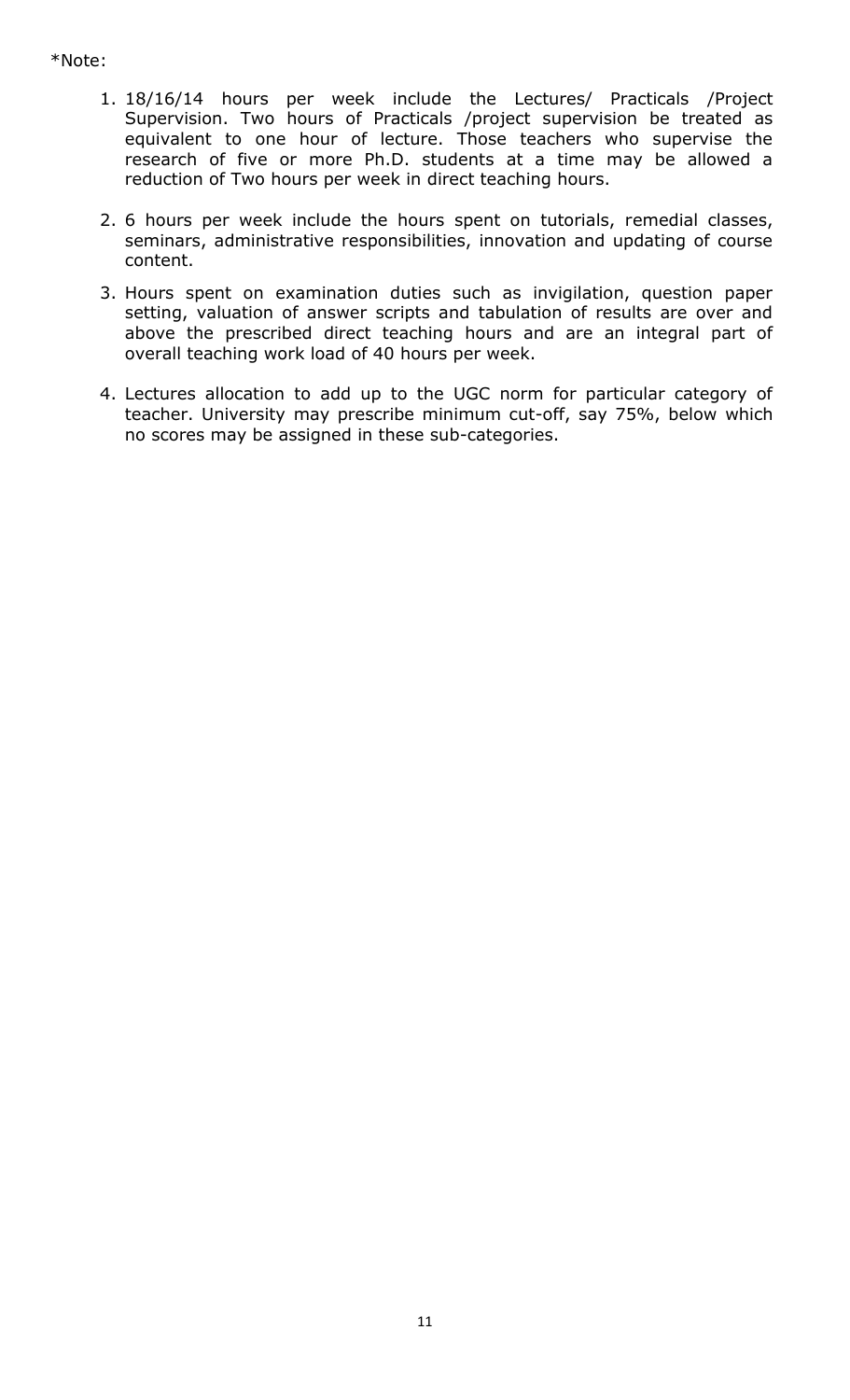# **Category-II: Professional Development, Co-curricular and Extension Activities**

Based on the teacher's self assessment, Category II API scores are proposed for professional development, co-curricular and extension activities; and related contributions. The minimum API required by teachers for eligibility for promotion is fixed in Table II (A). A list of items and scores is given below. The self-assessment score should be based on objectively verifiable criteria and shall be finalized by the screening cum evaluation committee for the promotion of Assistant Professor to higher grades and selection committee for the promotion of Assistant Professor to Associate Professor and Associate Professor to Professor and for direct recruitment of Associate Professor and Professor.

The model table below gives groups of activities and API scores. Universities may detail the activities or, in case institutional specificities require, adjust the weightages without changing the minimum total API score required under this category.

| Category-                                                                                 | Nature of Activity                                                          |                                                                                                                                                      | Maximum<br>API | Actual score                          |  |  |
|-------------------------------------------------------------------------------------------|-----------------------------------------------------------------------------|------------------------------------------------------------------------------------------------------------------------------------------------------|----------------|---------------------------------------|--|--|
| Н                                                                                         |                                                                             |                                                                                                                                                      | score          |                                       |  |  |
| (a)                                                                                       | Student related co-Curricular, extension<br>and field based activities.     |                                                                                                                                                      |                |                                       |  |  |
|                                                                                           | $\mathbf{i}$                                                                | Discipline<br>related<br>co-curricular<br>activities (e.g. field work, study<br>visit, student seminar, and other<br>events, career counseling etc.) | $15$ /year     | Actual hours<br>spent per<br>academic |  |  |
|                                                                                           | ii)                                                                         | co-curricular<br>Other<br>activities<br>(cultural, Sports, NSS, NCC etc.)                                                                            |                | year $\div$ 10                        |  |  |
|                                                                                           | iii)                                                                        | Extension and dissemination<br>Activities (public/popular lectures/<br>talks/ seminars etc.)                                                         |                |                                       |  |  |
|                                                                                           |                                                                             |                                                                                                                                                      |                |                                       |  |  |
| It is recommended that following norms be used for API score in<br>category-II $(a)$ ,: - |                                                                             |                                                                                                                                                      |                |                                       |  |  |
| (a)<br>(i)                                                                                |                                                                             | Actual time taken by the teacher, as shown in the time-table/in the record                                                                           |                |                                       |  |  |
|                                                                                           |                                                                             | of the Institution, duly verified by the Chairperson of the department/Head                                                                          |                |                                       |  |  |
|                                                                                           | of the Institution, with a condition that maximum of 8 hours in a day can   |                                                                                                                                                      |                |                                       |  |  |
|                                                                                           | be given for study visit/students' seminar or any other competition.        |                                                                                                                                                      |                |                                       |  |  |
| $(a)$ (ii)                                                                                | Marks will be awarded for the co-curricular activities organized (including |                                                                                                                                                      |                |                                       |  |  |
|                                                                                           | Swach Bharat Abhiyan/workshop/ seminar or any other activity, subject to    |                                                                                                                                                      |                |                                       |  |  |
|                                                                                           | maximum of 8 hours per day, duly verified by the Chairperson of the         |                                                                                                                                                      |                |                                       |  |  |
|                                                                                           | department/Head of the Institution.                                         |                                                                                                                                                      |                |                                       |  |  |
| $(a)$ (iii)                                                                               | Actual hours or maximum 8 hours per day, duly verified by the               |                                                                                                                                                      |                |                                       |  |  |
|                                                                                           | Chairperson of the department/Head of the Institution.                      |                                                                                                                                                      |                |                                       |  |  |
|                                                                                           |                                                                             |                                                                                                                                                      |                |                                       |  |  |
|                                                                                           |                                                                             |                                                                                                                                                      |                |                                       |  |  |
|                                                                                           |                                                                             |                                                                                                                                                      |                |                                       |  |  |
|                                                                                           |                                                                             |                                                                                                                                                      |                |                                       |  |  |
|                                                                                           |                                                                             |                                                                                                                                                      |                |                                       |  |  |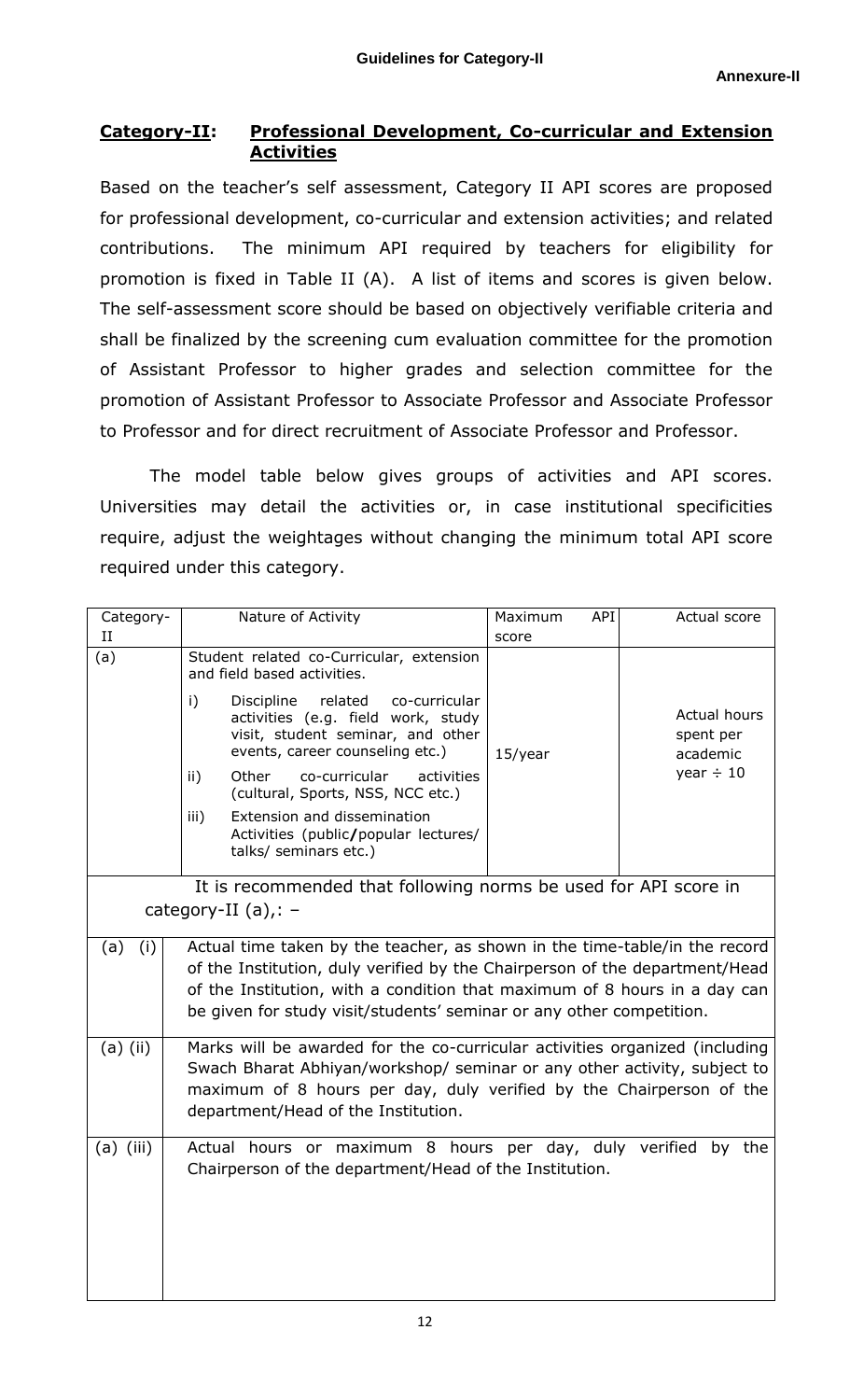| Category-<br>П | Nature of Activity                                                                                                                                                                                                                                                                                                               | API<br>Maximum<br>score | Actual<br>score                                                |
|----------------|----------------------------------------------------------------------------------------------------------------------------------------------------------------------------------------------------------------------------------------------------------------------------------------------------------------------------------|-------------------------|----------------------------------------------------------------|
| $\mathsf{C}$ . | Professional Development<br>activities (such as participation in<br>seminars, conferences, short term<br>training courses, industrial<br>experience, talks, lectures<br>in.<br>refresher/faculty development<br>courses, membership<br>of<br>associations, dissemination and<br>general articles and any other<br>contribution). | $15$ /year              | <b>Actual hours</b><br>spent per<br>academic year<br>$\div$ 10 |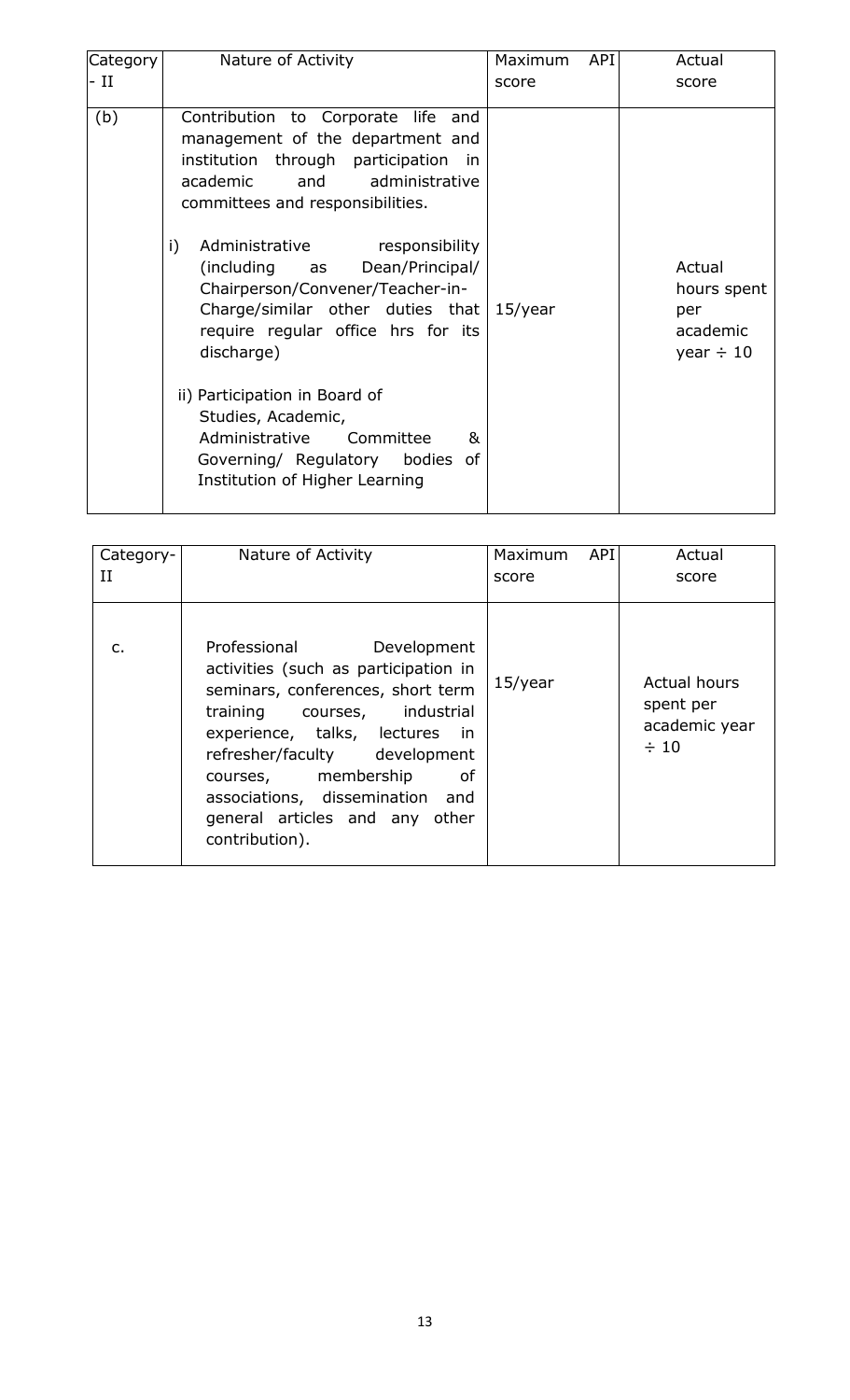# **Category-III: Research and Academic Contributions**

Based on the teacher's self-assessment, API scores are proposed for research and academic contributions. The minimum API scores required for teachers from this category are different for different levels of promotion in universities and colleges. The self-assessment score shall be based on verifiable criteria and shall be finalized by the screening cum evaluation committee for the promotion of Assistant Professor to higher grades and Selection Committee for the promotion of Assistant Professor to Associate Professor and Associate Professor to Professor and for direct recruitment of Associate Professor and Professor.

| Cate<br>gory<br>III<br>(A) | Activity<br>Research<br>Papers<br>published<br>in:                                        | Faculties of Sciences /<br>Engineering<br>Agriculture/ Medical /<br><b>Veterinary Sciences</b><br>Refereed<br><b>Journals</b><br>as<br>notified by the<br><b>UGC</b><br>Other Reputed<br><b>Journals</b><br>as<br>notified by the<br><b>UGC</b>                      | Faculties of Languages /<br>Humanities / Arts /<br>Social<br>Sciences<br>$\sqrt{2}$<br>Physical<br>Library<br>$\sqrt{2}$<br>education/ Management<br>Refereed<br><b>Journals</b><br>as<br>notified<br>by<br>the<br><b>UGC</b><br>Other<br>Reputed<br><b>Journals</b><br>as<br>notified<br>by the<br><b>UGC</b> | Maximum<br>score<br>for<br>University/<br>College teacher*<br>15<br>per<br>Publication<br>10<br>per<br>Publication |
|----------------------------|-------------------------------------------------------------------------------------------|----------------------------------------------------------------------------------------------------------------------------------------------------------------------------------------------------------------------------------------------------------------------|----------------------------------------------------------------------------------------------------------------------------------------------------------------------------------------------------------------------------------------------------------------------------------------------------------------|--------------------------------------------------------------------------------------------------------------------|
| Ш<br>(B)                   | Publicatio<br>ns other<br>than<br>journal<br>articles<br>(books,<br>chapters<br>in books) | Text/Reference<br><b>Books</b><br>by<br>International<br><b>Publishers</b><br>as<br>notified by the<br>UGC.<br>Subject Books<br>National<br>by<br>level publishers<br>as<br>Identified<br>by<br><b>UGC</b><br>the<br>or<br>State / Central<br>Govt.<br>publications. | Text/Reference<br>Books<br>by<br>International<br>Publishers<br>as<br>notified by the<br>UGC.<br>Subject<br><b>Books</b><br>by National level<br>publishers as<br>Identified by the<br>UGC or State /<br>Central<br>Govt.<br>publications.                                                                     | 30 per Book<br>for<br>Single<br>Author<br>20 per Book<br>for<br>Single<br>Author                                   |
|                            |                                                                                           | Subject Books<br>by Other local<br>publishers<br>as<br>indentified<br>by<br>the UGC.                                                                                                                                                                                 | Subject<br><b>Books</b><br>by Other<br>local<br>publishers<br>as<br>indentified<br>by<br>the UGC.                                                                                                                                                                                                              | 15<br><b>Book</b><br>per<br>for<br>Single<br>Author                                                                |
|                            |                                                                                           | Chapters<br>in<br><b>Books</b><br>published<br>by<br>National<br>and<br>International<br>level publishers<br>indentified<br>as<br>by the UGC.                                                                                                                        | Chapters<br>in<br>Books published<br>by National and<br>International<br>level publishers<br>as indentified by<br>the UGC.                                                                                                                                                                                     | International -<br>10 per Chapter<br>National<br>-5<br>per Chapter                                                 |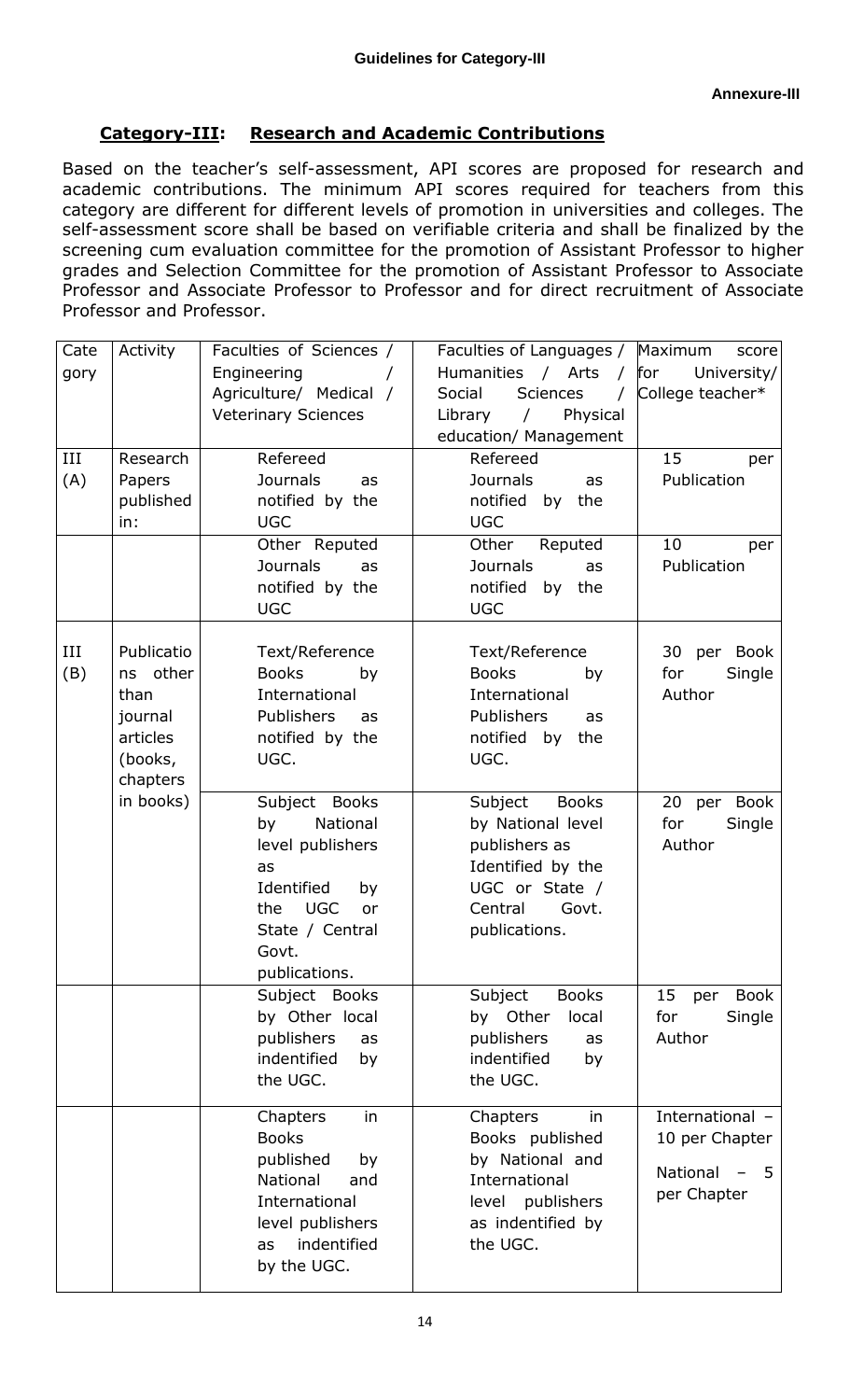| III<br>(C)         |                                  | <b>RESEARCH PROJECTS</b>                                                            |                                                                             |                                                                                                                                                  |
|--------------------|----------------------------------|-------------------------------------------------------------------------------------|-----------------------------------------------------------------------------|--------------------------------------------------------------------------------------------------------------------------------------------------|
| III<br>(C)<br>(i)  | Sponsored<br>Projects            | Major<br>Projects<br>(a)<br>with grants above Rs.<br>30.0 lakhs                     | Major Projects with<br>grants above Rs. 5.0<br>lakhs                        | 20 per Project                                                                                                                                   |
|                    |                                  | (b) Major Projects<br>with grants above Rs.<br>5.0 lakhs up to Rs.<br>30.0 lakhs    | Major Projects with<br>grants above Rs. 3.0<br>lakhs up to Rs. 5.0<br>lakhs | 15 per Project                                                                                                                                   |
|                    |                                  | Minor<br>Projects<br>(c)<br>with grants above Rs.<br>1.00 lakh up to Rs. 5<br>lakhs | Minor Projects with<br>grants above Rs. 1.0<br>lakh up to Rs. 3<br>lakhs    | 10 per Project                                                                                                                                   |
| III<br>(C)<br>(ii) | Consul-<br>tancy<br>Projects     | mobilized<br>Amount<br>with a minimum of<br>Rs.10.00 lakhs                          | mobilized<br>Amount<br>with a minimum of<br>Rs. 2.0 lakhs                   | 10<br>for<br>every<br>Rs.10.0<br>lakhs<br>Rs.2.0<br>and<br>lakhs,<br>respectively                                                                |
| Ш<br>(C)<br>(iii)  | Projects<br>Outcome<br>/ Outputs | Patent / Technology<br>transfer / Product /<br>Process                              | Major Policy document<br>of Central / State<br>Govt. Bodies prepared        | for<br>30<br>each<br>International<br>$\sqrt{ }$<br>for<br>20<br>each<br>national<br>level<br>output or patent<br>or Major<br>policy<br>document |
| III<br>(D)         |                                  | <b>RESEARCH GUIDANCE</b>                                                            |                                                                             |                                                                                                                                                  |
| III<br>(D)<br>(i)  | M.Phil.                          | Degree awarded                                                                      | Degree awarded                                                              | 5 per candidate                                                                                                                                  |
| III(<br>D)<br>(ii) | Ph.D.                            | Degree awarded                                                                      | Degree awarded                                                              | 15<br>per<br>candidate                                                                                                                           |
|                    |                                  | Thesis submitted                                                                    | Thesis submitted                                                            | 10<br>per<br>candidate                                                                                                                           |
| <b>III E</b>       |                                  |                                                                                     | Fellowships, Awards and Invited lectures delivered in conferences/seminars  |                                                                                                                                                  |
| III<br>(E)<br>(i)  | International Award/ Fellowship  |                                                                                     | International<br>Award /<br>Fellowship                                      | 15 per Award /<br>15<br>per<br>Fellowship                                                                                                        |
|                    | National Award/ Fellowship       |                                                                                     | National<br>Award/<br>Fellowship                                            | 10 per Award /<br>10<br>per<br>Fellowship                                                                                                        |
|                    | State/University level Award     |                                                                                     | State/University<br>level<br>Award                                          | 5 Per Award                                                                                                                                      |